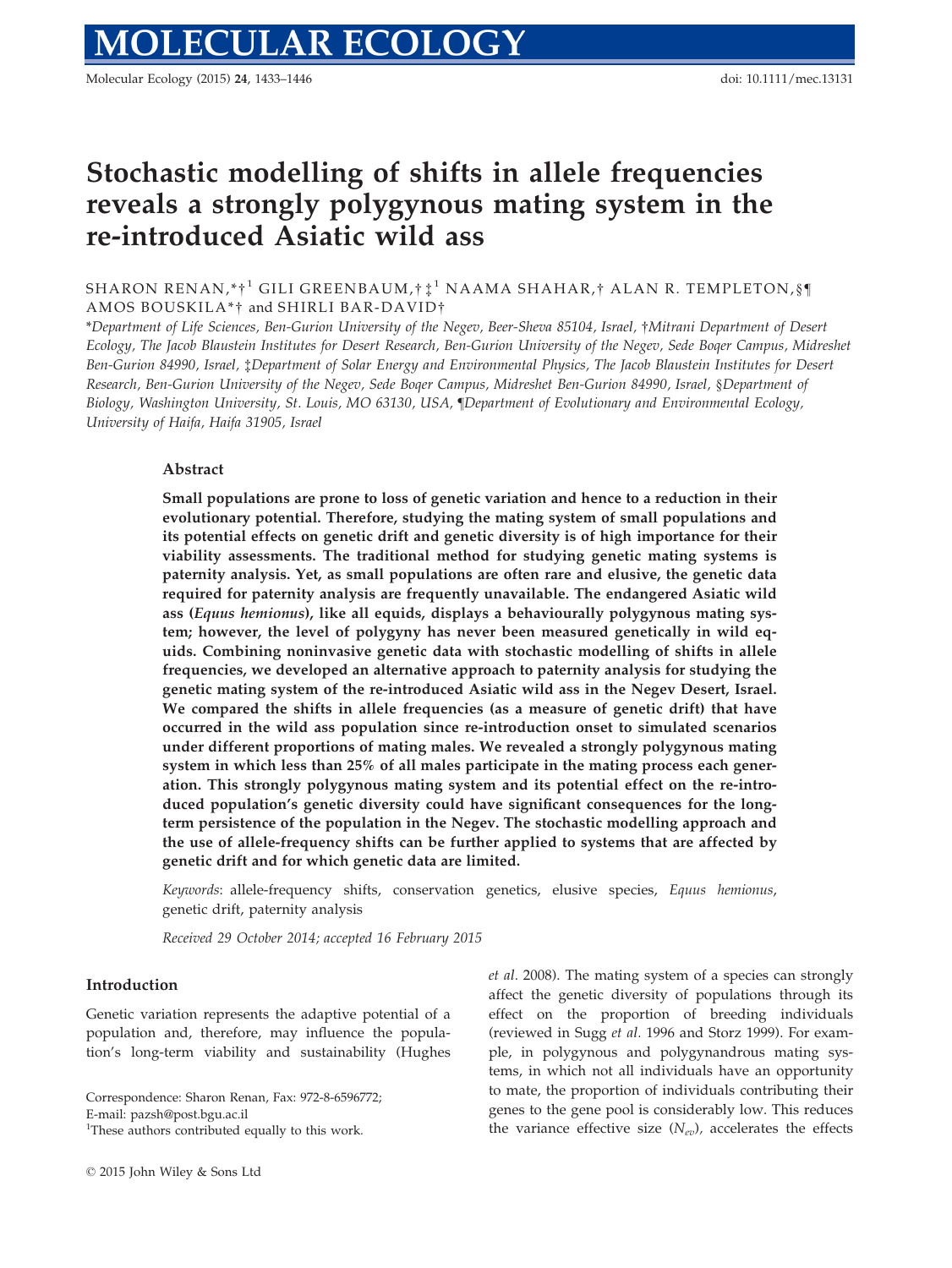of genetic drift and, consequently, increases the rate at which genetic diversity is lost from the population. This effect has been shown both theoretically (Templeton 2006) and empirically (Pope 1992; Sugg et al. 1996; Balloux et al. 1998). Therefore, studying mating systems and their impacts on populations' genetic diversity is of theoretical importance for behavioural ecology and population genetics and has potential consequences for conservation genetics and management plans (Anthony & Blumstein 2000). This is particularly the case for small populations, as they are prone to extensive loss of genetic variation due to genetic drift (Templeton 2006).

Direct observations are the traditional method for detecting species' mating systems. However, as cryptic reproduction is a common phenomenon in vertebrates (Parker & Waite 1997), the genetic mating system (i.e. the actual proportions of breeding individuals that contribute their genes to the gene pool) cannot always be inferred by observing social structure patterns (Griffith et al. 2002). As molecular techniques improve, they have been increasingly used to reveal the actual genetic mating system of species (Hughes 1998). The most common method that uses molecular data for studying the genetic mating system is parentage analysis, in which the DNA fingerprinting of the parents can be detected by examining the offspring's DNA and the potential parents' DNA (reviewed in Jones et al. 2010). For this analysis, good sample coverage of the population is needed; preferably, at least one definite parent– offspring link should be known, and ideally, 10 loci or more are needed (Nielsen et al. 2001; Jones & Ardren 2003). In the study of small populations (e.g. threatened or re-introduced populations), the populations are often elusive and direct observations are rare; thus, detecting parent–offspring links is difficult. Moreover, as small populations are at risk and researchers make an effort to avoid unnecessary disturbances, good sample coverage of high-quality samples obtained from tissue or blood is usually rare. To overcome these limitations and to obtain sufficient sample coverage for elusive populations, researchers commonly use noninvasive genetic sampling by collecting shed hair or faeces as the DNA source (Beja-Pereira et al. 2009). However, the low quality and quantity of DNA obtained by noninvasive sampling is often not sufficient for amplifying enough loci for reliable parental analysis (but see Morin et al. 1994; Gagneux et al. 1999; Gerloff et al. 1999; Constable et al. 2001). Hence, for small and elusive populations, for which studying the mating system and its potential impact on genetic diversity is of particular importance, the data required for paternity analysis are often not available.

The Asiatic wild ass (Equus hemionus) is an elusive endangered species (Moehlman et al. 2008). The species

was once abundant in western Asia, including the Negev Desert of Israel, but declined throughout its range due to hunting and habitat loss and eventually became extinct in Israel. Between 1982 and 1993, 38 Asiatic wild asses were re-introduced from a breeding core to the Negev Desert, Israel. In 1991, during the reintroduction period, a genetic survey of all animals in the breeding core (hereafter referred to as the 'breeding core population') was conducted, and their blood samples were preserved (Sinai 1994). The current population in Israel, in the Negev Desert and the Arava Valley, is estimated at more than 250 individuals.

Direct observations on the re-introduced population in Makhtesh Ramon in the years that followed the reintroduction indicated that the Asiatic wild ass follows a fission–fusion social structure (Saltz et al. 2000). This social structure is characterized by resource-defence polygyny (Klingel 1975; Rubenstein 1994) in which solitary males are considered to be the dominant territorial males obtaining most of the mating opportunities. In a recent study, based on direct observations on the current wild ass population in the northern Negev Highlands (the most populated activity centre), 27% of all males' observations were of solitary males (Renan 2014). If this relatively small proportion of solitary males has a long dominance tenure and this observed mating system reflects the genetic mating system, this combination could have critical consequences for the genetic diversity of the re-introduced population and for its long-term persistence.

Because the real level of polygyny has never been measured genetically in the wild ass or in any wild population of equids, in this study, we aimed to explore the genetic mating system of the re-introduced Asiatic wild ass in the Negev Desert. As an alternative approach to paternity analysis, we applied simulations of a stochastic model of allele frequencies. The study approach was based on the fact that genetic drift is a stochastic process affected by the proportion of males contributing to the gene pool in each generation. Therefore, by comparing the strength of the genetic drift that occurred from the founding to the current population to the drift that occurred in simulated populations under different proportions of mating males, an estimation of the proportion of males contributing to the gene pool—the genetic mating system—could be obtained.

## Materials and methods

#### The re-introduced population

The Asiatic wild ass population in Israel was re-introduced from a breeding core established in 1968 at the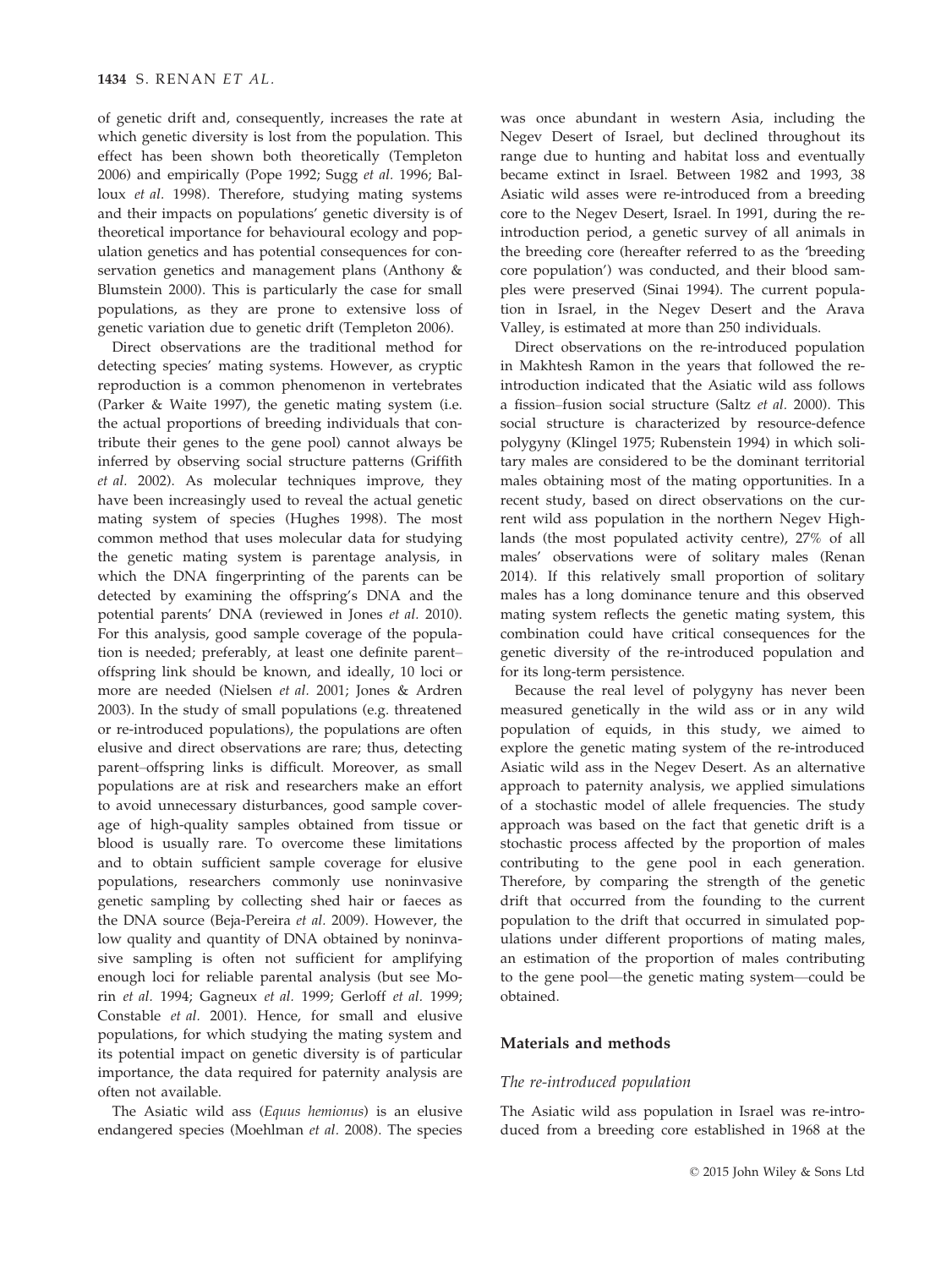

Fig. 1 The seven sampling sites in the wild ass distribution range.

Hai-Bar Yotvata Reserve from 11 individuals belonging to the Iranian (E. h. onager, 3 M, 3 F) and the Turkmenian (E. h. kulan, 2 M, 3 F) subspecies. Between 1982 and 1987, the Israel Nature and Parks Authority (INPA) re-introduced 28 individuals (14 M, 14 F) at Ein Saharonim, Makhtesh Ramon (Saltz & Rubenstein 1995). Between 1992 and 1993, another 10 individuals (3 M, 7 F) were re-introduced to Wadi Paran. Both populations were intensively monitored in the years following release (Sinai 1994; Saltz et al. 2006) and routinely monitored thereafter. During the 1990s, the wild ass population naturally expanded its geographical range to the northern Negev Highlands and to the Arava Valley (Fig. 1), and no severe population reduction was documented during this period. We refer to the current wild population as the 'wild population'.

## Sample collection, DNA extraction and microsatellite genotyping

We sampled 219 faecal samples, 11 blood samples and 12 tissue samples (road kills and GPS-collared individuals) from the wild population. The faecal samples were collected from seven sites distributed throughout the distribution range of the Asiatic wild ass population (Makhtesh Ramon, Wadi Paran, Wadi Ashosh, northern Negev Highlands, Ein Um Tsalach, Wadi Tzin and Gev Tznifim; Fig. 1), from September 2012 to October 2013. We collected only fresh faeces within two hours after sunrise to minimize exposure to high temperatures, which accelerates DNA degradation (Nsubuga et al. 2004). To increase the amplification efficiency of the samples, only the outer layer of the faeces was removed, using cotton swabs, and stored on ice immediately after collection (Renan et al. 2012). The samples were transferred to a freezer  $(-20 \degree C)$ within a few hours after collection and extracted the following day.

The 'breeding core population' included the 31 blood samples (13 F, 18 M) that were taken in 1991 from the Asiatic wild ass breeding core (Sinai 1994) and preserved since then at  $-80$  °C.

DNA extraction from blood and tissue samples was performed using a QIAamp DNA Mini Kit (QIAGEN, Cat. No. 51304) following the manufacturer's instructions. Faecal samples were extracted according to the QIAamp<sup>®</sup> DNA Stool Mini Kit (QIAGEN, Cat. No. 51504) protocol with modifications as described by Renan et al. (2012). Of 24 microsatellite loci that were tested, only eight (HMS2, HMS3, HMS6, AHT4, HTG4, LEX74, COR070 and UM11) showed sufficient amplification success, low genotyping error and polymorphism. These loci were used for amplification and genotyping (for references and protocols, see Appendix S1, Supporting information).

## Genetic variability analysis

For both the wild population and the breeding core population, data for each locus were tested for linkage disequilibrium and for deviations from the Hardy– Weinberg equilibrium (HWE) using ARLEQUIN version 3.5.1.3 (Excoffier & Lischer 2010). The loci were tested for scoring errors due to stuttering, for allelic dropout and for the presence of null alleles, using MICRO-CHECKER version 2.2.3 (van Oosterhout et al. 2004). For each locus, GENALEX 6.41 (Peakall & Smouse 2006) was used to estimate the number of alleles (NA), the effective allele number, observed and unbiased expected heterozygosity under HWE ( $H<sub>O</sub>$  and  $H<sub>E</sub>$ , respectively) and the inbreeding coefficient as a deviation from HWE expectations.

To assess whether a significant reduction in the genetic diversity has occurred since re-introduction, the levels of differences in the number of alleles and in the  $H<sub>E</sub>$  between the breeding core and the wild populations were tested using a one-tailed Wilcoxon's signed-ranks test (Maudet et al. 2002). The genetic difference between the two populations was tested using an AMOVA test (Analysis of Molecular Variance) with a Codom-Allelic distance option implemented in GENAL-EX 6.41 (Peakall & Smouse 2006), and the  $F_{ST}$  value was calculated based on the number of different alleles as determined by ARLEQUIN version 3.5.1.3 (Excoffier & Lischer 2010). The significance of the  $F_{ST}$ value was calculated using permutation tests. For these comparisons, only samples with information on at least seven of the eight microsatellites were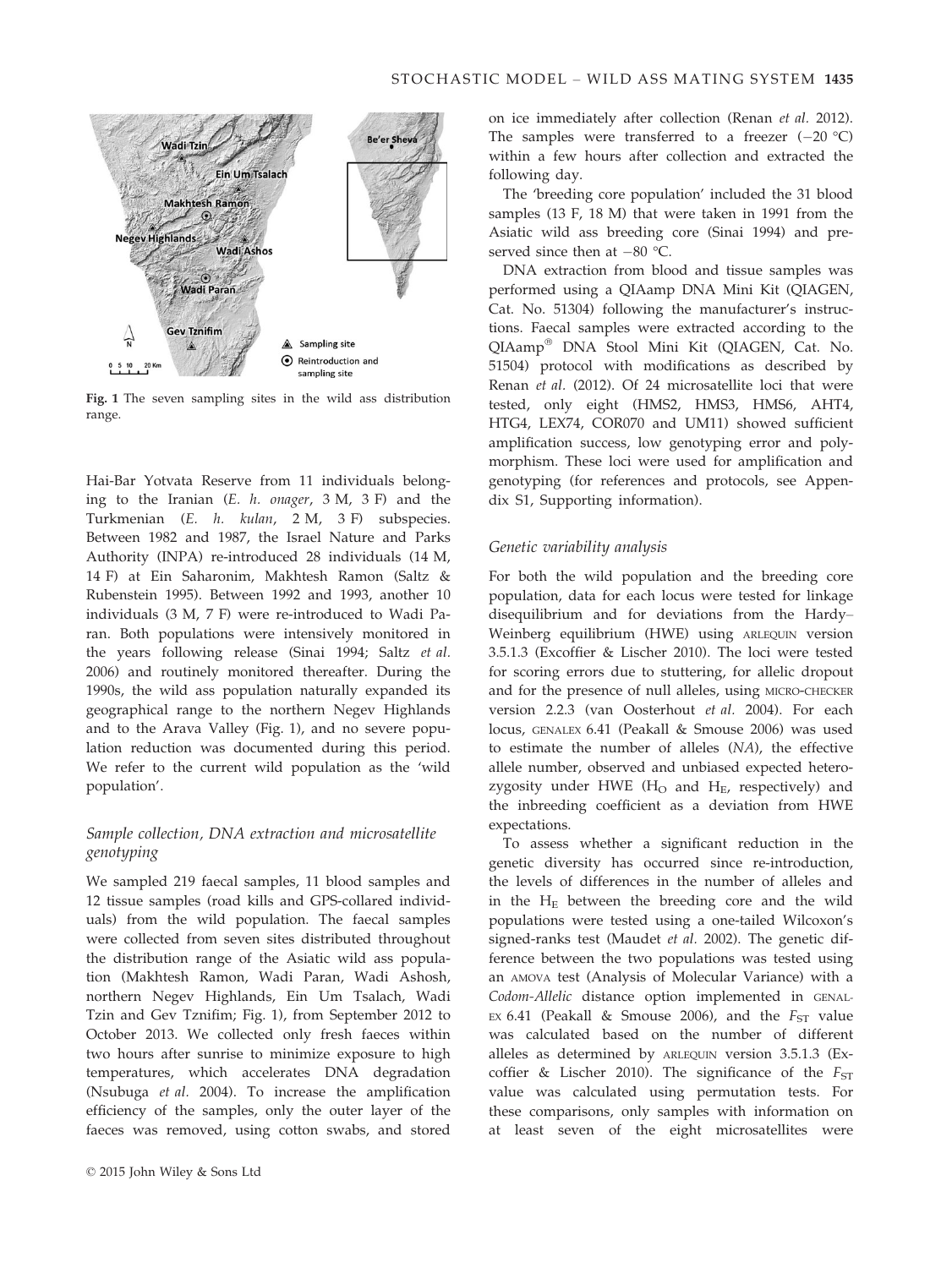

Fig. 2 Schematic outline of the stochastic model and analysis approach. The genetic mating system of the wild ass population was examined using simulations under different proportions of mating males (PMM), and comparisons of the simulated and observed genetic drift measures.

included in the analyses (breeding core population,  $n = 27$ ; wild population,  $n = 104$ ).

#### Stochastic model

The genetic mating system of the Asiatic wild ass was explored using a stochastic, individual-based model. As equid males are partitioned into two classes, dominant males and bachelor males, the genetic dynamics were modelled under different scenarios of proportions of mating males (henceforth denoted 'PMM'), following Wade & Shuster (2004). The model simulated a founding population and four subsequent generations, which is equivalent to the time that has passed since re-introduction onset (the wild ass's generation length is approximately 7 years, Saltz & Rubenstein 1995). The last simulated generations were sampled, and the resulting distributions of genetic drift measurements were compared with those of the current wild ass population (Fig. 2).

We accounted for population demography in terms of the number and sex of adult individuals in each generation according to the known numbers of surviving adult individuals from the re-introduction followup studies and the  $R_0$  from the wild ass life-history table (for the demographic history, see Appendix S2 and Table B1, Supporting information). The model tracks only adults at their reproductive stage, as

individuals that do not survive to this stage do not affect the genetic composition of the population in following generations. Each simulated individual was characterized by a genotype for the eight microsatellite markers. In the founding population (first generation), the individual genotypes were generated using the gene pool of the breeding core population, assuming that it provides a good representation of the allele frequencies of the Makhtesh Ramon founders. These genotypes were simulated by randomly selecting alleles according to the allele frequencies of the breeding core gene pool.

From the individuals of the founding population, a 'mating males' group was defined, consisting of a random selection of a fixed PMM out of the total males. Then, the genotype of each individual in the next generation was generated by randomly choosing (with replacement) one female from the overall pool of females and one male from the 'mating male' group of the previous generation, and selecting, for each locus, one allele from each parent. This procedure imposed a variance in lifetime reproductive success approximated by a Poisson distribution (Nunney 1993) for both females and mating males. The following generations were generated in a similar manner, keeping the PMM value constant throughout the simulation, and redefining the 'mating males' group for each generation. The known genotypes of the individuals that were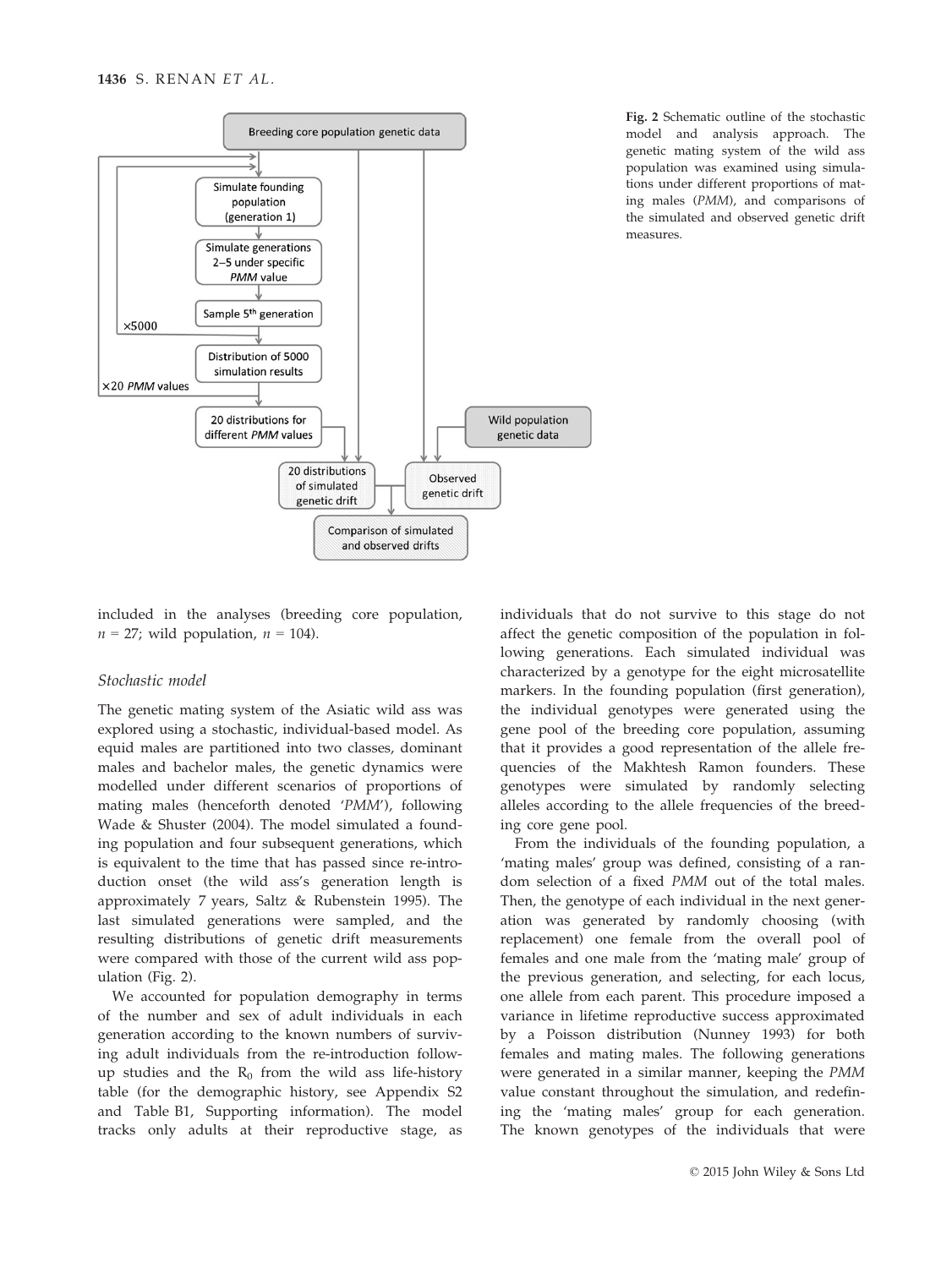re-introduced to Wadi Paran were explicitly added to the second generation and not simulated. To avoid sampling bias due to partial sampling, the population of the last generation in each simulation was sampled for each microsatellite locus independently, taking individuals' genotypes from the last generation according to the sample sizes obtained from the wild population (i.e. sample allele frequencies were used rather than population allele frequencies), and all analyses were performed on this sampled fifth generation. Overall, twenty model scenarios were simulated; each had a different PMM value (0.05 to 1 in 0.05 increments), and each was simulated 5000 times.

The model included the assumptions that all females have the same potential to reproduce, but that the number of offspring is Poisson-distributed (an assumption supported by data from the Negev wild ass population showing a variance to mean ratio of adult female lifetime reproductive success close to one, D. Saltz, unpublished data). The variance in reproductive success amongst mating males is also assumed to be Poissondistributed, a robust assumption as it has been shown that this variance has little impact on the total variance, and that most variance is due to the difference between the two classes of mating and nonmating males (Wade & Shuster 2004). Additionally, it is assumed that there is no population spatial structure (i.e. mating between 'mating males' and females is random), and generations were considered discrete (no overlap between generations). The model was developed using MATHEMATICA (Wolfram 1999).

## Model analysis

The general approach of the model analysis is similar to the approximate bayesian computation (ABC) approach (Beaumont et al. 2002). Unlike a typical application of ABC, much is known about the history of this population by direct observation, so we could simulate the population's history accurately without the need to specify priors on various demographic variables. This simplified our simulations such that all inference could be focused on the single behavioural parameter of interest, PMM, thus enhancing computational efficiency. We explored a parameter space of 20 PMM values, ranging from 0 to 1 with 0.05 increments, which is equivalent to using a uniform grid of evenly spaced atoms as a prior. Using a uniform grid search over the parameter space, we eliminated insufficiency that can arise from an approximate posterior density of a summary statistic (Nakagome et al. 2013). For each PMM value, the distribution (generated by the 5000 simulations) of locus-level measures ( $H_E$  and NA,  $n = 8$  markers) and

allele-level measures, based on shifts of allele frequencies from the founding population to the sampled fifth generation  $(N = 29)$  alleles across all loci), were compared with the corresponding measures in the current wild population.

The analyses at the locus-level were performed using two approaches: (i) treating  $H<sub>E</sub>$  and NA in each locus as an independent statistical test; and (ii) evaluating mean  $H<sub>E</sub>$  and NA for all loci. These analyses revealed no information regarding the mating system, and therefore, their methods and results are presented in Appendix S3 (Supporting information).

Despite the possible increase in the statistical power due to the relatively higher number of alleles compared to loci in a given sample, analysis of genetic diversity at the allele-level is not a common practice for the following reason: although genetic drift induces shifts in allele frequencies with a similar force on all alleles, the distributions of shifts in allele frequencies are not comparable amongst different alleles. This is because the variance of these distributions depends on the initial frequency of the allele, as demonstrated by the Wright–Fisher model (Wright 1931). To overcome this issue, two approaches were used to compare observed and simulated shifts in allele frequencies: (i) multiple independent statistical tests of shifts in allele frequencies for different alleles; and (ii) stabilization of the variance of shifts in allele frequencies. Below, we describe both of these approaches in detail.

Multiple independent tests. We used the simulated distributions to generate, for each allele, a credible interval, defined by different  $\alpha$  levels (CI<sub> $\alpha$ </sub>), of the expected allele frequency of the current wild population. The probability for a PMM value was attained by considering each allele as a statistical test (whether or not it falls within the  $CI_{\alpha}$ ) and by accounting for all alleles by treating them as a series of statistical tests. However, as allele frequencies within the same locus are not independent random variables (allele frequencies in a locus sum to 1), a procedure of randomly removing one allele from each locus was used to generate a set of independent tests.

For a given  $\alpha$  and PMM, the overall number of alleles not falling within the  $CI_{\alpha}$  was defined as  $A_{\alpha} = \sum a_{\alpha,i}$ <br>where  $\alpha$ , is the number of alleles in each logue i (jyon) where  $a_{\alpha,i}$  is the number of alleles in each locus *i* ( $\dot{\text{6}}$ verall  $l$  loci) in which the observed allele frequency in the wild population did not fall within the  $CI_{\alpha}$ . The probability to observe exactly  $k$  alleles not falling within the  $CI_{\alpha}$  after the random removal of one allele from each locus,  $Q(k)$ , depends on  $a_{\alpha,i}$  and the total number of alleles in each locus,  $b_i$ :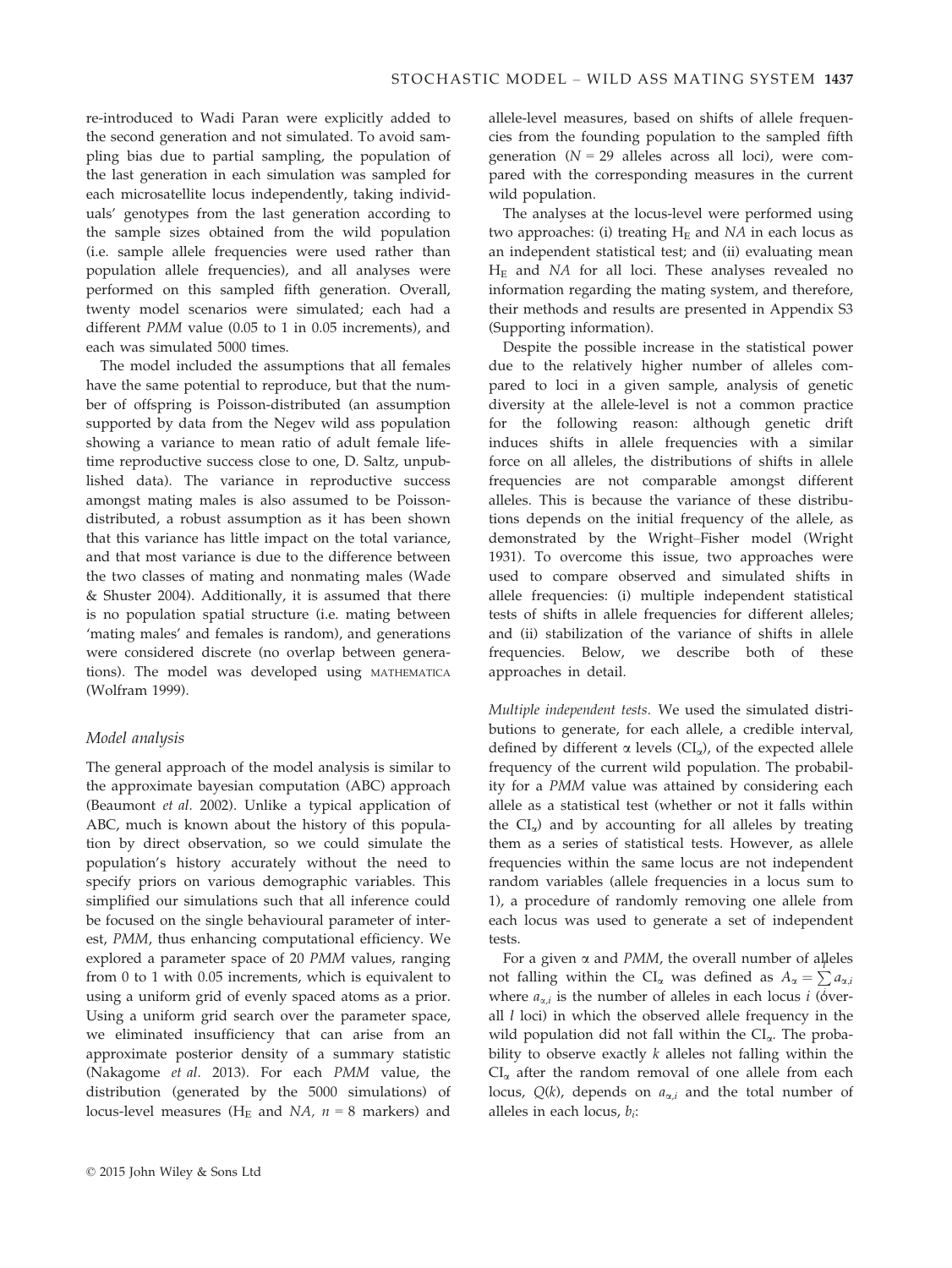$$
Q(k) = \begin{cases} \n\prod_{i=1}^{l} \frac{a_{\alpha,i}}{b_i} & k = A_{\alpha} - l \\ \n\sum_{\substack{n_1, n_2, \dots, n_k \\ 1 \le n_1, < n_2 < \dots n_{k-A_{\alpha}+l} \le l}} \prod_{i \in \{n_1, n_2, \dots, n_{k-A_{\alpha}+l}\}} \left(1 - \frac{a_{\alpha,i}}{b_i}\right)_{j \in \{1, 2, \dots, l\}/\{n_1, n_2, \dots, n_{k-A_{\alpha}+l}\}} \frac{a_{\alpha,i}}{b_i} & A_{\alpha} - l + 1 \le k \le a_{\alpha} \n\end{cases} \qquad \text{eqn1}
$$

We define the total number of alleles as  $B = \sum_{i}^{l} b_i$ ,<br>d therefore the remaining number of alleles after and therefore, the remaining number of alleles after removal is  $B-l$ . The probability to obtain the observed  $a_{\alpha,i}$  or greater numbers can be calculated using the cumulative distribution function (CDF) of a binomial distribution (with probability of success of each trial  $\alpha$  and  $B-l$  trials). Combining these two procedures allows for the calculation of the probability of obtaining the observed  $a_{\alpha,i}$  prior to the allele removal procedure,  $P_{\alpha}$ :

$$
P_{\alpha} = \sum_{k=0}^{B-l} Q(k) \sum_{n=k}^{B-l} {B-l \choose n} \alpha^{n} (1-\alpha)^{B-l-n}.
$$
 eqn 2

Hence,  $P_{\alpha}$  can be used as a *P*-value for the rejection of a given *PMM* value hypothesis. By calculating  $P_{\alpha}$  for different  $\alpha$  levels (between 0.01 and 0.5), we were able to identify the  $\alpha$  that generates the statistical test with the strongest statistical power.

Variance stabilization. In this approach, we removed the dependence of the shifts in the allele frequencies from the initial allele frequencies. Under the Wright–Fisher model, the distribution of allele frequency due to genetic drift,  $p_{t+1}$ , can be approximated by a multinomial distribution, with a variance that depends on the frequency of the previous generation,  $p_t$ :

$$
Variance(p_{t+1}) = \frac{1}{n}p_t(1 - p_t).
$$
 eqn 3

This creates dependence of the variance on past allele frequencies. Neuwald & Templeton (2013) have shown that a variance-stabilizing transformation on allele frequencies can be used to compare and average shifts in allele frequencies from different alleles and loci as a way of measuring genetic drift. We used the following stabilizing transformation (Bishop et al. 1975)

$$
a = \frac{1}{2} \left( \arcsin \sqrt{\frac{np}{n+1}} + \arcsin \sqrt{\frac{np+1}{n+1}} \right), \qquad \text{eqn 4}
$$

to calculate a comparable estimate of genetic drift for each allele under each PMM value, with allele frequency  $p$  and sample size  $n$ . The variance of the resulting transformed distribution for each allele is independent of the initial allele frequency. This transformation was used both on the simulated and observed (wild population) allele frequencies from all loci. Although the sample sizes of the stochastic simulation were large enough to allow the use of the more common variance-stabilizing transformation for multinomial distributions  $a = \sqrt{\arcsin{(p)}}$  suggested by Neu-<br>unld & Tompleton (2012), the unld population complete wald & Templeton (2013), the wild population sample size was small, and therefore, the transformation presented in eqn 4, which takes into account sample size, is more appropriate.

The frequency shift in the variance-stabilized allele frequencies can be used to define a measure of genetic drift:

$$
\Delta a = a_t - a_0, \qquad \text{eqn } 5
$$

where  $a_t$  ( $t = 5$ ) is either the simulated allele frequency in the fifth generation or the observed allele frequency in the current wild population, and  $a_0$  is the founding population allele frequency in the same allele. This measure can be calculated over all alleles and all simulations for a given PMM value as an estimate of the force of genetic drift during the time period in question. We calculated  $\Delta a$  for each allele in the wild population and 5000 simulated  $\Delta a$  values for each allele in each PMM scenario. This allowed us to compare the distribution of frequency-shift values from the wild population to the 20 simulated distributions of each PMM value using a Kolmogorov–Smirnov test as a goodness-of-fit analysis.

A two-sample Kolmogorov–Smirnov test allows for a comparison of two empirical probability distributions assuming the samples are independent. However, as pointed out earlier, for a locus with  $m$  alleles (and  $m$ allele frequencies), only a selection of  $m-1$  of them is independent, and the same applies for the  $\Delta a$  values. To ensure the independence of the  $\Delta a$  values, simulations were used. For each PMM value, 1000 two-sample Kolmogorov–Smirnov tests were conducted, in which, for each test, one  $\Delta a$  value was removed randomly from each locus (resulting in 21  $\Delta a$  values of the 29 alleles), both from the observed and simulated data. Each test compared an empirical distribution of 105 000 simulated drift values (5000 simulation results for 21 alleles) with an empirical distribution of 21 drift values of the current wild population. The resulting P-value and test statistics results were averaged over the 1000 two-sam-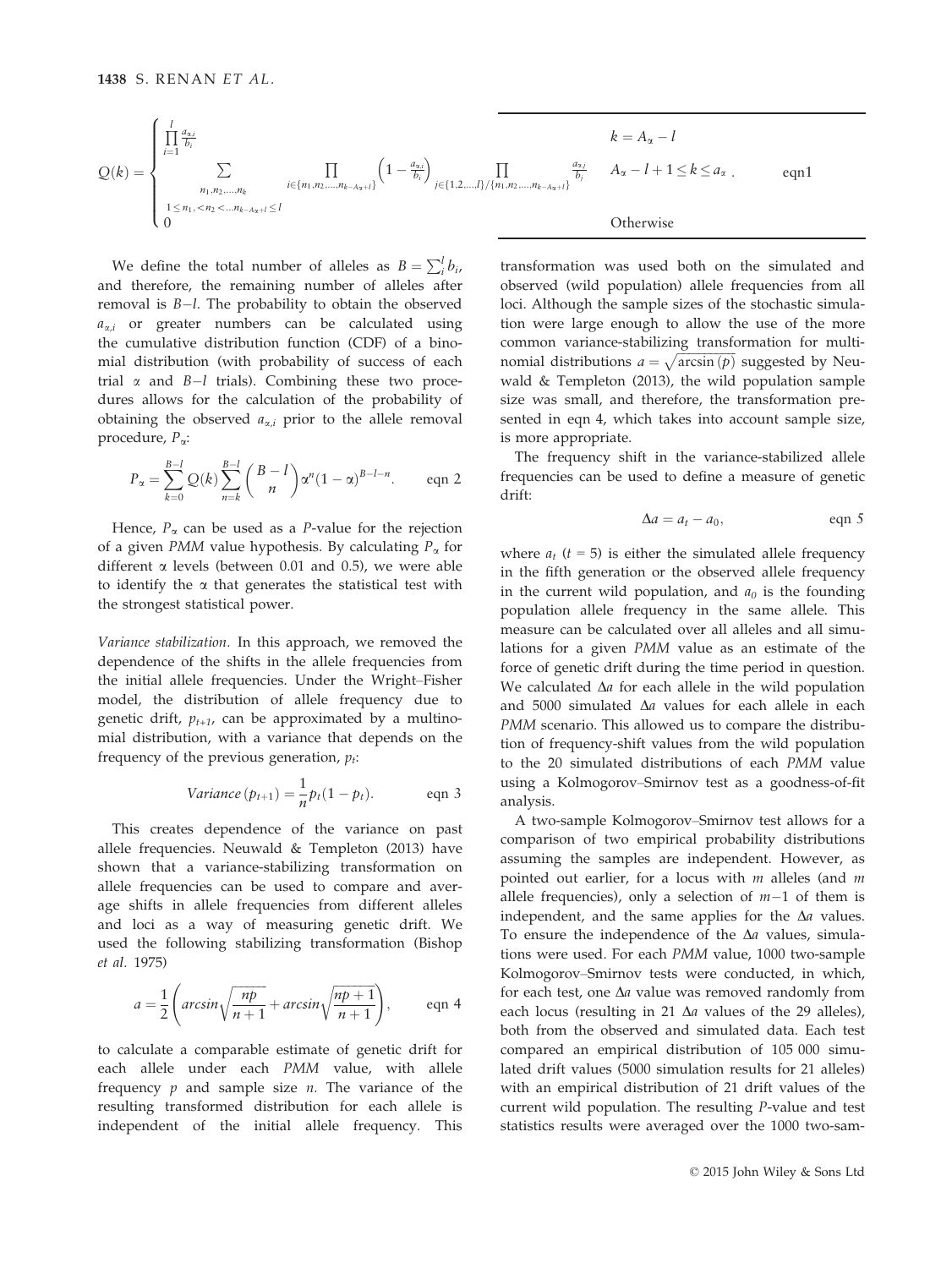ple Kolmogorov–Smirnov tests for each PMM value. For applicability considerations of the variance stabilization approach, see Appendix S4 (Supporting information).

For both the multiple independent tests approach and the variance stabilization approach, sensitivity analyses concerning the model assumptions were conducted for the population growth rate  $(\pm 10\%)$ , variance in female reproductive success (minimal possible variance for an underdispersed distribution and twice the variance of a Poisson distribution for an overdispersed distribution) and the male–female sex ratio (6:4 and 4:6 male to female ratios).

## Results

## Microsatellite genotyping

Most of the breeding core population samples (27/31) were successfully amplified by at least seven microsatellite loci, and sample size per locus ranged from 26 to 30 (Table 1). In the wild population, all blood and tissue samples were successfully amplified for genotyping in at least seven microsatellite loci. However, due to the difficulties of extracting and amplifying the noninvasive faecal samples of the wild population, the sample size per locus in the wild population ranged from 88 to 127 samples (Table 1) of 219 samples collected (40-58%). Details of sampled genotypes are presented in Appendix S1 (Supporting information).

## Genetic variability

In the breeding core population, no significant deviations from HWE proportions in any of the loci were found. In the wild population, only the locus HMS3 showed significant deviations from HWE proportions  $(\chi^2=23.91, P < 0.001)$ . The mean number of alleles per locus (NA) was 3.6 in the breeding core population and 3.4 in the wild population (Table 1). Most alleles (21/23) of the breeding core population were present in the wild population (Fig. 3). The mean unbiased expected heterozygosity  $(H_E)$  was 0.56 in the breeding core population and 0.54 in the wild population (Table 1). No significant difference was found in the mean  $NA$  or in the  $H_E$  between the two populations (one-tailed Wilcoxon's signed-ranks test). Nevertheless, in most loci, a substantial shift in allele frequencies occurred from the breeding core to the wild population (Fig. 3), leading to a significant difference between the two populations (AMOVA test:  $F_{ST} = 0.058$ ,  $P < 0.001$ ).

## Model analysis of genetic diversity measures and shifts in allele frequencies

In contrast to the analyses of the locus-level measures of  $H<sub>E</sub>$  and NA (see Appendix S3, Supporting information) that did not allow for a useful examination of the genetic mating system due to a lack of statistical power, the analysis at the allele-level was able to provide meaningful information on the proportion of mating

Table 1 Characterization of the eight microsatellite loci of the breeding core and wild populations of Asiatic wild ass

| Population    | Locus            | $\overline{N}$ | NA             | Effective<br>alleles | $H_{O}$ | $H_{E}$ | Inbreeding<br>coefficient |
|---------------|------------------|----------------|----------------|----------------------|---------|---------|---------------------------|
| Breeding core | HMS <sub>2</sub> | 28             | $\overline{4}$ | 2.52                 | 0.79    | 0.60    | $-0.30$                   |
| population    | HMS3             | 28             | 4              | 3.41                 | 0.57    | 0.71    | 0.19                      |
|               | HMS <sub>6</sub> | 30             | $\overline{2}$ | 1.60                 | 0.43    | 0.38    | $-0.16$                   |
|               | AHT4             | 27             | 7              | 4.70                 | 0.70    | 0.79    | 0.11                      |
|               | HTG4             | 28             | 3              | 2.12                 | 0.50    | 0.53    | 0.05                      |
|               | LEX74            | 29             | 3              | 2.56                 | 0.69    | 0.61    | $-0.13$                   |
|               | COR70            | 26             | $\overline{4}$ | 3.87                 | 0.85    | 0.74    | $-0.14$                   |
|               | <b>UM11</b>      | 27             | $\overline{2}$ | 1.12                 | 0.11    | 0.10    | $-0.06$                   |
|               | Mean             | 27.9           | 3.6            | 2.74                 | 0.58    | 0.56    | $-0.05$                   |
| Wild          | HMS <sub>2</sub> | 113            | 4              | 2.97                 | 0.70    | 0.66    | $-0.05$                   |
| population    | HMS3             | 125            | 4              | 3.18                 | 0.65    | 0.69    | 0.06                      |
|               | HMS <sub>6</sub> | 127            | $\overline{2}$ | 1.44                 | 0.36    | 0.31    | $-0.18$                   |
|               | AHT4             | 113            | 5              | 3.28                 | 0.71    | 0.70    | $-0.02$                   |
|               | HTG4             | 109            | 3              | 2.01                 | 0.57    | 0.50    | $-0.13$                   |
|               | LEX74            | 123            | 3              | 2.17                 | 0.62    | 0.54    | $-0.15$                   |
|               | COR70            | 88             | $\overline{4}$ | 2.53                 | 0.61    | 0.61    | $-0.01$                   |
|               | <b>UM11</b>      | 120            | $\overline{2}$ | 1.44                 | 0.28    | 0.30    | 0.10                      |
|               | Mean             | 114.8          | 3.4            | 2.38                 | 0.56    | 0.54    | $-0.05$                   |

 $NA$ , number of alleles; Ho, observed heterozygosity;  $H<sub>E</sub>$ , unbiased expected heterozygosity.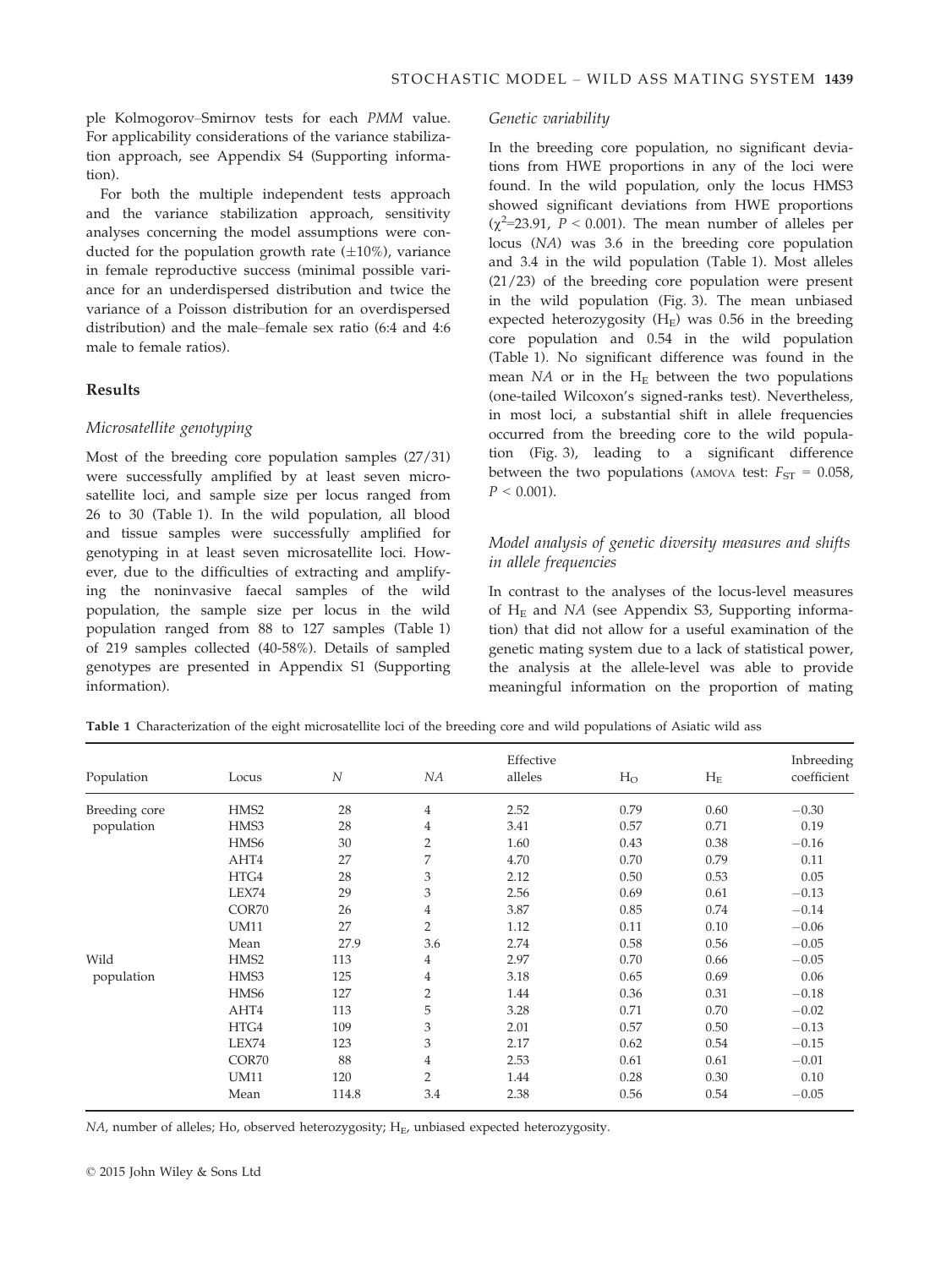

Fig. 3 Allele frequencies of the eight microsatellite loci of the breeding core population (a) and the wild population (b). Changes in the allele frequencies occurred in all loci; two alleles of AHT4 were lost from the breeding core population.

males. The multiple independent tests approach rejected various PMM models, narrowing the possible range of mating systems. When calculating the probability for obtaining the observed number of alleles (from all loci) that do not fall within the  $CI_{\alpha}$  for each of the different a-levels (Table B2 in Appendix S2, Supporting information), the most powerful test, in which most PMM models could be rejected, was obtained for  $\alpha$  = 0.26. The number of alleles that were outside the  $CI_{0.26}$  in each of the PMM values and the probability for obtaining this number are presented in Table 2. For example, in locus HMS3, two alleles did not fall within the  $CI_{0.26}$  at PMM=0.15; one of these alleles is allele 151, which did not fall within the CI from the  $CI_{0.26}$ for all PMM models above 0.15 (Fig. 4). Under  $\alpha$  = 0.26, the hypothesis of  $PMM \geq 0.25$  was rejected with  $P < 0.05$ ; the hypothesis of  $PMM \geq 0.4$  was rejected with  $P < 0.01$ , and the hypothesis of PMM  $\geq 0.55$  was rejected with  $P < 0.001$  (Table 2, last row). These results indicate a genetic mating system in which less than 25% of the males participate in the mating process in each generation. This result was robust, as indicated by the sensitivity analyses (Appendix S2, Supporting information).

Following the variance stabilization approach, the simulated distributions of shifts in allele frequencies showed different dispersions for different PMM models (Fig. 5). As expected, for scenarios with lower PMM values, the shifts in the transformed allele frequencies  $(\Delta a$  values, eqn 5) were notably more dispersed, indicating stronger genetic drift. The P-values obtained by the Kolmogorov–Smirnov tests were not low enough to reject any of the PMM models (Fig. 6). Nevertheless, the goodness-of-fit analysis, which compared the frequency-shifts distribution of the wild population with each of the distributions of the simulated PMM values, showed a distinct maximal fit for the PMM value of 0.1 (Fig. 6). This implies that a genetic mating system in which 10% of the males contribute their genes to the gene pool represents the best fit between the simulated and the observed genetic data. This result was supported by the sensitivity analyses conducted (Appendix S2, Supporting information).

## Discussion

Studying the genetic mating system of species and its effect on the species' genetic diversity has become a common practice in the fields of animal behaviour and conservation genetics (Constable et al. 2001; Storz et al. 2001; Dobson et al. 2004; Wright et al. 2012). Yet, methods for revealing the genetic mating system of elusive species are lacking. The wild ass population of the Negev has experienced significant genetic drift since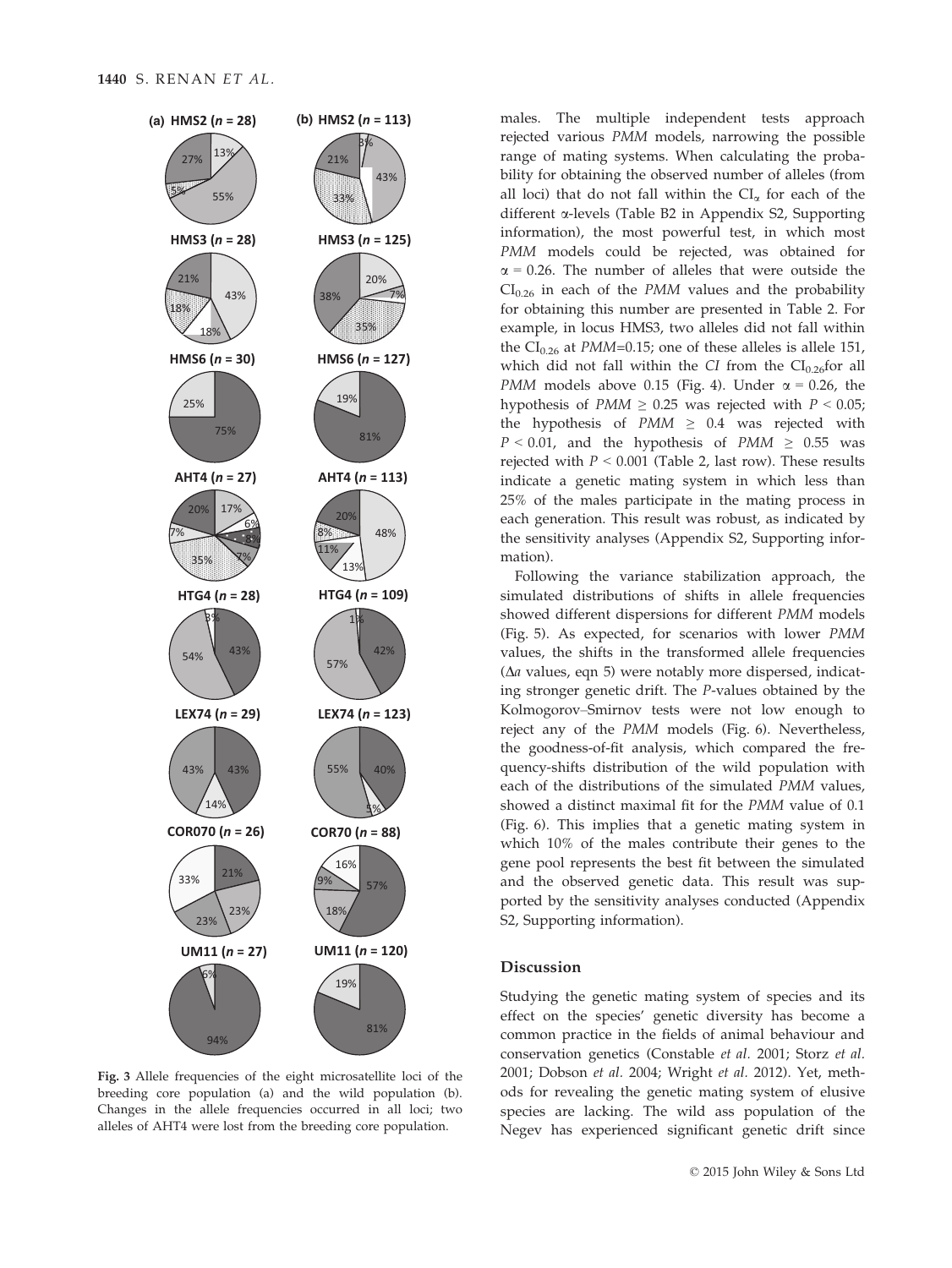| ele frequency did not fall within the credible interval $(a_{1-8})$ for each PMM model, defined by the most informative $\alpha$<br>with the predictional of the control of the control of the control of the control of the control of the control of the control of the control of the control of the control of the control of the control of the control of th |                                                                                                                                     |
|--------------------------------------------------------------------------------------------------------------------------------------------------------------------------------------------------------------------------------------------------------------------------------------------------------------------------------------------------------------------|-------------------------------------------------------------------------------------------------------------------------------------|
|                                                                                                                                                                                                                                                                                                                                                                    | "COP OI a given in the way concernational control of the con-<br><sup>t</sup> hesis of a given PMM model was calmilated using one ? |
|                                                                                                                                                                                                                                                                                                                                                                    |                                                                                                                                     |
|                                                                                                                                                                                                                                                                                                                                                                    |                                                                                                                                     |
|                                                                                                                                                                                                                                                                                                                                                                    |                                                                                                                                     |
|                                                                                                                                                                                                                                                                                                                                                                    |                                                                                                                                     |
|                                                                                                                                                                                                                                                                                                                                                                    |                                                                                                                                     |
|                                                                                                                                                                                                                                                                                                                                                                    | i                                                                                                                                   |
|                                                                                                                                                                                                                                                                                                                                                                    |                                                                                                                                     |
|                                                                                                                                                                                                                                                                                                                                                                    |                                                                                                                                     |
| $55 - 55$<br>I                                                                                                                                                                                                                                                                                                                                                     |                                                                                                                                     |
|                                                                                                                                                                                                                                                                                                                                                                    |                                                                                                                                     |
|                                                                                                                                                                                                                                                                                                                                                                    |                                                                                                                                     |
|                                                                                                                                                                                                                                                                                                                                                                    | $\parallel$                                                                                                                         |

**z** 

|                          | 0.05  | 0.1   | 0.15  | 0.2   | 0.25  | 0.3       | 0.35  | 0.4             | 0.45               | 0.5      | 0.55              | 0.6  | 0.65 | 0.7               | 0.75                | 0.8                                           | 0.85                   | 6.0                         | 0.95                                    |                 |
|--------------------------|-------|-------|-------|-------|-------|-----------|-------|-----------------|--------------------|----------|-------------------|------|------|-------------------|---------------------|-----------------------------------------------|------------------------|-----------------------------|-----------------------------------------|-----------------|
| HMS3)<br>a               |       |       |       |       |       |           | 3     | 3               | 3                  | S        | $\overline{4}$    |      |      |                   |                     |                                               |                        |                             |                                         |                 |
| a                        |       |       |       |       |       |           |       | $\sim$          | $\sim$             | m m      | 3                 | 4000 |      | 4 w               | 40                  | $\frac{4}{3}$                                 | $\frac{4}{5}$ $\omega$ | $\frac{4}{5}$ $\frac{1}{5}$ | 43                                      | 3               |
| त<br>वि                  |       |       |       |       |       |           |       | $\overline{10}$ | $\mathsf{L}\Omega$ |          | LŊ                |      |      | $\overline{5}$    | $\overline{5}$      | $\overline{10}$                               |                        | LŊ                          | $\overline{5}$                          | $\overline{10}$ |
| HTG4                     |       |       |       |       |       |           |       | $\circ$         | $\circ$            |          |                   |      |      | $\circ$ $\circ$   | $\circ$             | $\circ$                                       |                        |                             |                                         |                 |
| $a5$ (Lex74)             |       |       |       |       |       |           |       | $\circ$         | $\circ$            |          | $\circ$           |      |      |                   |                     |                                               |                        | $\sim$                      |                                         | 100001          |
| HMS <sub>6</sub>         |       |       |       |       |       |           |       | $\circ$         | $\circ$            | $\circ$  | $\circ$           |      |      | $\circ$ $\circ$   | $\circ$             |                                               |                        |                             |                                         |                 |
| Cor70                    |       |       |       |       |       |           |       | $\infty$        | $\infty$           | $\infty$ | $\infty$          |      |      |                   | $\frac{3}{2}$ 0.001 | $\begin{array}{c} 0.001 \\ 0.001 \end{array}$ |                        | $\infty$                    | $\circ$ $\circ$ $\circ$ $\circ$ $\circ$ |                 |
| U <sub>m11</sub><br>as ( |       |       |       |       |       |           |       | $\sim$          |                    |          | $\frac{2}{0.001}$ |      |      | $\frac{2}{0.001}$ |                     |                                               |                        | $\frac{2}{9}$               |                                         |                 |
| P-value                  | 0.894 | 0.788 | 0.525 | 0.525 | 0.041 | 17<br>0.0 | 0.017 | 0.006           | 0.006              | 0.006    |                   |      |      |                   |                     |                                               |                        |                             |                                         |                 |



Fig. 4 An example of the results of the stochastic model for one allele, allele 151, in locus HMS3. The dotted dash line represents the allele's frequency in the founding population; the black dots indicate the credible interval (CI) for the expected allele frequency for the most informative test ( $\alpha$  = 0.26) in each PMM value; the dash line indicates the allele's frequency in the current wild population. The allele-frequency shift in this allele did not fall within the  $CI_{\alpha}$  for PMM values above 0.15.

re-introduction onset, indicated by substantial shifts in allele frequencies in most alleles. As mating systems could induce increased genetic drift, the drift experienced by the population can provide an opportunity to study its genetic mating system. In this study, we developed a stochastic model simulating genetic drift to study the genetic mating system of the re-introduced wild ass population and to evaluate its potential effect on the preservation of the genetic diversity of the population.

# Revealing the genetic mating system using genetic data and stochastic model simulations

The results of the simulation model indicate that, indeed, not all males contributed their genes to the next generation. The most informative results were obtained from the allele-level analysis, indicating a strongly polygynous mating system in which less than 25% of all males participate in the breeding process in each generation, and it is likely that that the actual proportion of mating males per generation is closer to 10%. This strongly polygynous mating system suggests that the population has the potential for strong sexual selection, with a high variance in male reproductive success (see Wade & Shuster 2004 for a formulation of male variance in reproductive success with mating and nonmating males and, additionally, Wade 1979 and Shuster 2009 for the sexual selection consequences of such variance).

The level of reproductive skew in this study is similar to that genetically estimated in other strongly polygy-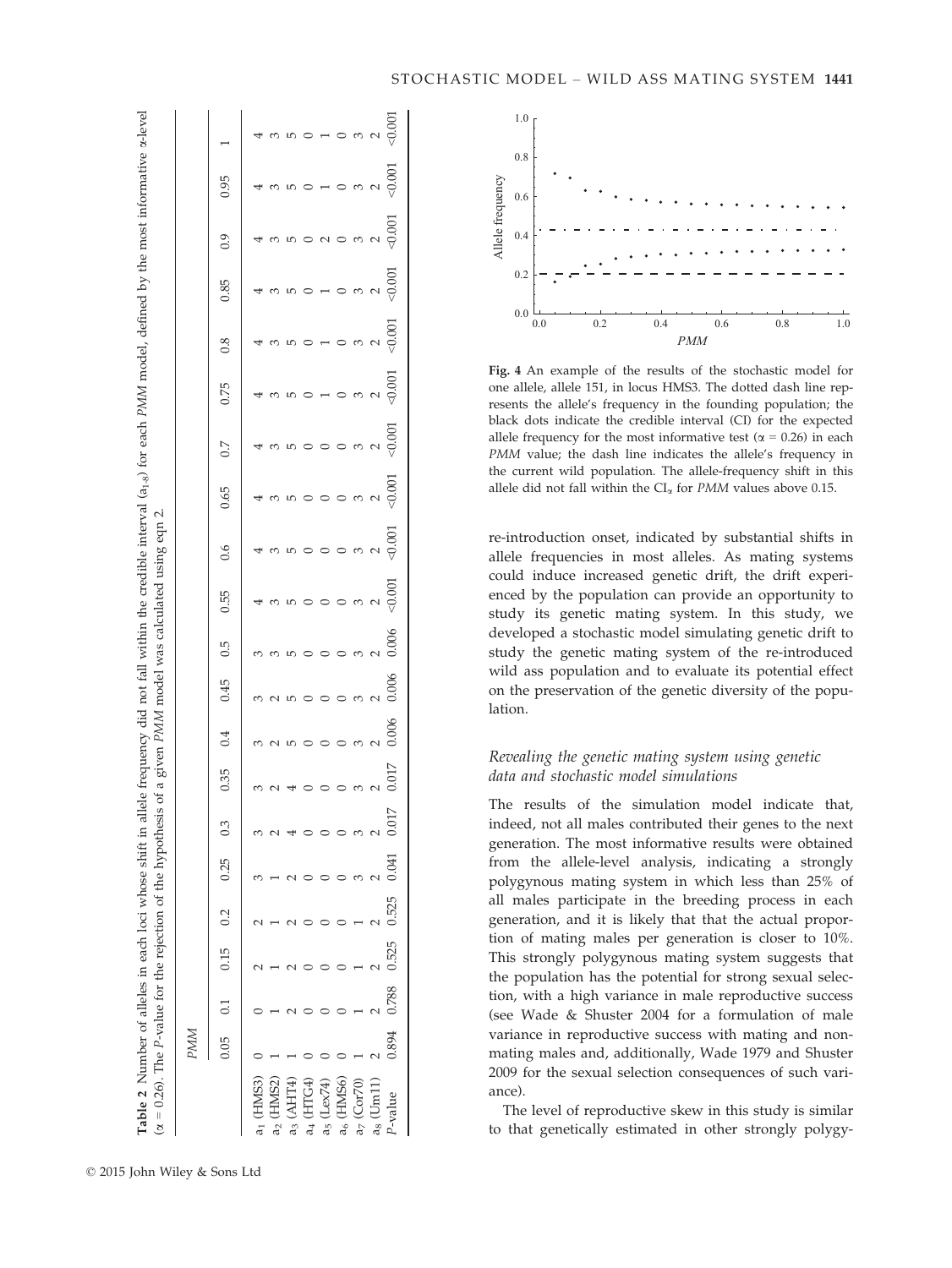

Fig. 5 Distributions of the shifts in the transformed allele frequencies. a) Simulated distributions for different PMM scenarios. Each colour shade represents a 5%-quantile of the distribution (lighter shades represent higher shifts in transformed allele frequencies). Lower PMM values show more dispersed distributions, indicating stronger genetic drift in these scenarios. b) Distribution of  $\Delta a$  values of the current wild population for 29 alleles. The wild population distribution was compared with the simulated distributions for different PMM values (see Fig. 6).



Fig. 6 Goodness-of-fit tests between the distribution of the  $\Delta a$  values of the current wild population and the distributions of  $\Delta a$  values for all PMM scenarios (Kolmogorov–Smirnov tests, averaged over 1000 tests). The Kolmogorov–Smirnov test statistic (a) and the corresponding P-value (b). Best fit obtained at a PMM value of 0.1.

nous mammals, including the Antarctic fur seal (Hoffman et al. 2003), the fallow deer (Say et al. 2003), the three-toed sloth (Pauli & Peery 2012) and two species of elephant seals (Hoelzel et al. 1999). However, these studies, based on paternal analysis, estimated only the 'per year' contribution of males to the gene pool rather than the 'per generation' contribution, estimated here. When measuring the 'per year' contribution of males, in cases where there is a short male tenure, the actual proportion of males contributing to the gene pool could be much greater. The 'per generation' contribution of males to the gene pool, estimated in this study, is rarely calculated in mammals (due to the difficulties in conducting a long-term genetic study that enables a multiyear paternity analysis) although it is more relevant to population genetics and conservation.

The strongly polygynous mating system of the Asiatic wild ass population, as interpreted from the model, is similar and perhaps even more extreme than the mating system assessed from direct observation (27% of the males in the northern Negev Highlands are solitary dominant males, Renan 2014). A stronger genetic mating system than the one observed may indicate that only a portion of the observed dominant males actually mate or that their variance in the number of offspring is greater than that of a Poisson distribution. The mating of 'sneaker' males from bachelor groups has been reported in equids (Bowling & Touchberry 1990; Feh 1999); however, our finding that less than 25% of all males contribute their genes to the gene pool in each generation (which is in concordance with the observed portion of dominant males) suggests that the genetic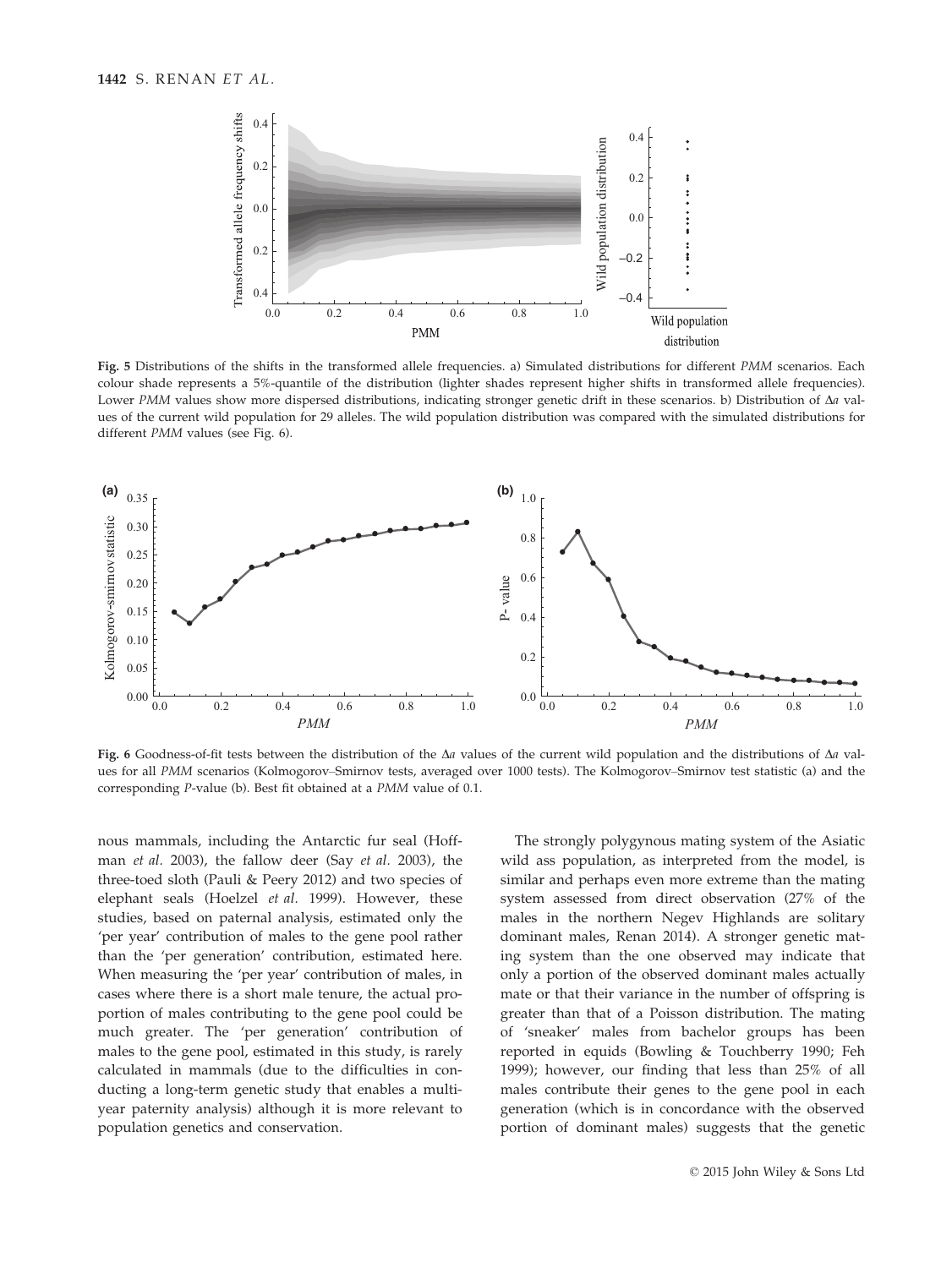contribution of 'sneaker' males in the wild asses is negligible. It is important to note that a fixed PMM value was set for each simulation, excluding, in each generation, all other males  $(1-PMM)$  from mating. In natural populations, although dominant males usually have a higher probability of mating, this probability is not dichotomous and not necessarily fixed over generations. Therefore, the results of our model indicate a mating system that is equivalent to a fixed mating system in which less than 25% of all males mate in each generation. For a detailed discussion on the effect of the model's assumptions on the conclusions, see Appendix S2 (Supporting information).

# Measuring genetic drift using shifts in allele frequencies

Two approaches to evaluate genetic drift using allelelevel analyses were developed in this study, one based on treating each shift of allele frequency as an independent test and accounting for the independence of within-locus frequency shifts, and the other on a new genetic drift measure using a variance-stabilizing transformation to allow the comparison of all allele-frequency shifts using one statistical test.

When compared to locus-level measures, such as heterozygosity and the number of alleles, the allele-level approaches have several advantages. While  $H_E$  is an indirect measure of genetic drift, based on quantifying allele frequencies from a given locus by calculating the probability of two random gametes to be identical, the allele-level analyses quantify the actual shifts in allele frequencies which are the direct effects of genetic drift. In addition, NA can only detect genetic drift that is strong enough to induce a loss of alleles, while the allele-level analysis can reveal more fine-scale effects of genetic drift, such as changes in allele frequencies. The failure of  $NA$  and  $H<sub>E</sub>$  tests to detect significant differences between the breeding core and wild populations, as well as their inability to provide information regarding the PMM, may be a result of their insufficient power to detect the fine-scale effects of genetic drift over a small number of generations. In contrast, a significant change in allele frequencies between the breeding core and wild populations was found using AMOVA, and the allele-level analyses, based on allele-frequency shifts, did yield a significant signal with respect to PMM. These results imply that allele-frequency shifts can be far more informative than  $NA$  or  $H_E$  for detecting weak effects of drift.

The allele-level analyses have another major advantage in the context of elusive species. As all other genetic drift measures are per locus measurements, their sample size is usually relatively small. In this study, the sample size of eight loci was not large enough to allow for powerful statistical testing, whereas the statistical power of the allele-level analysis allowed a more detailed and more powerful statistical analysis, and provided significant results. In the study of elusive species, where noninvasive molecular techniques are often used and the number of amplified loci is typically small, this offers an apparent advantage.

## Applications of the model to other systems

The stochastic model approach that was developed in the study as an alternative approach to paternity analysis for revealing the mating system of a species can be used in the study of elusive species, where sample collection is limited and noninvasive sampling is often needed (i.e. samples of low DNA quantity and quality). However, it can also be applied to other systems for which researchers encounter difficulty in amplifying a sufficient number of microsatellite loci, or when budget limitations prevent the comprehensive sampling needed for parentage analysis.

For efficient use of the stochastic model approach, at least two time steps of genetic sampling are needed, ideally with a long-time interval between sampling events (enabling enough time for the genetic processes to create a measurable effect). This time interval between sampling is not always easy to achieve; however, this model approach could be applied to several frameworks, such as the study of re-introductions or similar colonization processes and long-term studies. Re-introductions are increasingly becoming a common tool in ecosystem restoration.

As they are usually well-documented and commonly involve long-term study to monitor the re-introduced population, re-introductions have been suggested numerous times as a unique opportunity for 'large scale experiments' that offer exceptional conditions to study evolutionary, genetic and behavioural questions (Sarrazin & Barbault 1996; Seddon et al. 2007). As re-introduced populations are often elusive, the simulation model can be used to study these populations, but in doing so, it can also be used as an opportunity to study more general ecological questions. Similar to re-introductions, long-term studies are also becoming common in many fields of ecology (reviewed in Lindenmayer et al. 2012). These studies offer an additional well-documented research framework that could benefit from the use of stochastic modelling.

In this study, the simulation approach was used to study the population mating system. However, the model's framework can be further applied to various ecological and population genetic questions. By setting a fixed value of the proportion of mating males, the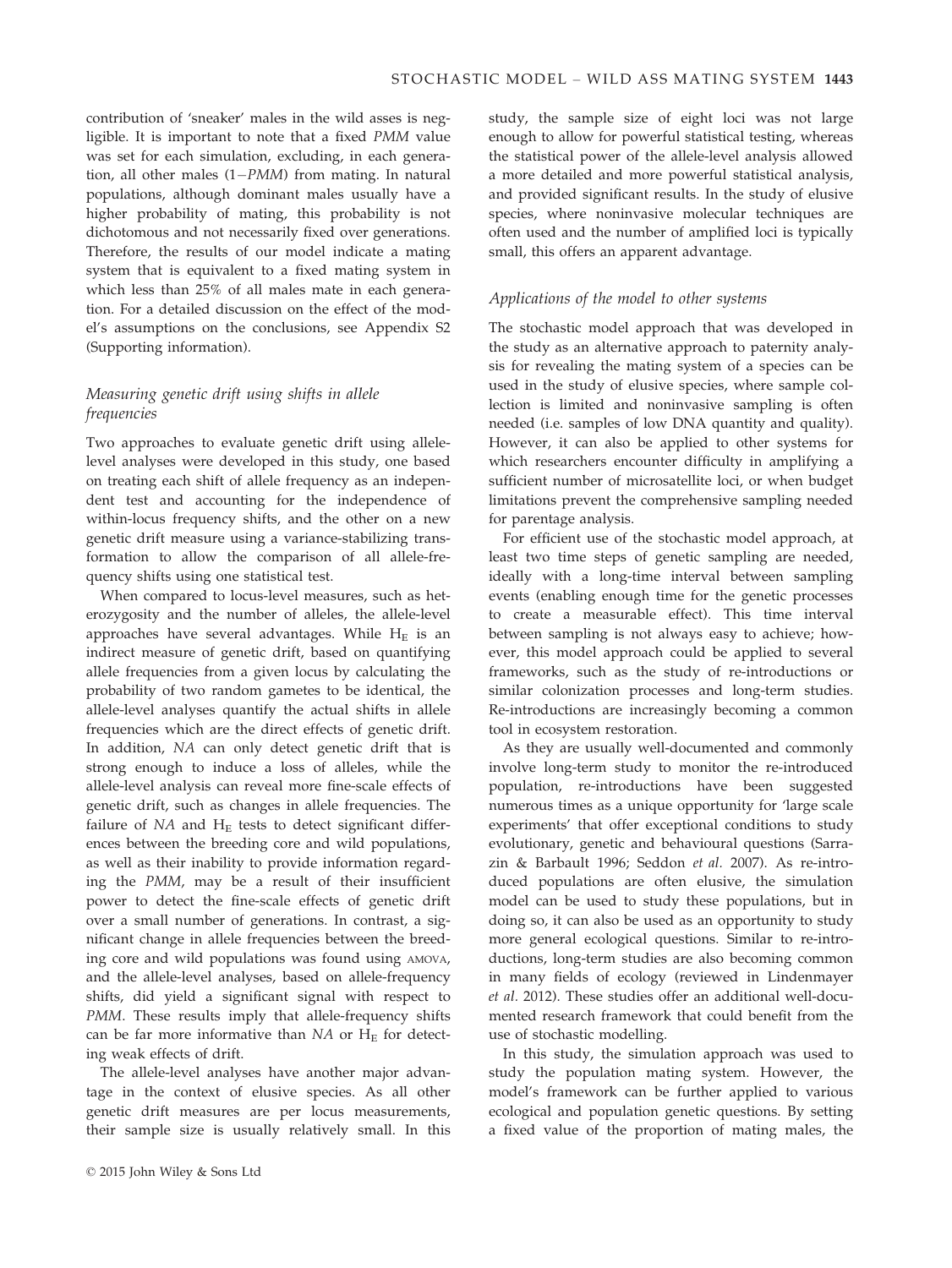model can now simulate the same system under different ecological parameters (e.g. population structure, population growth, etc.), and approximate bayesian computation (ABC) can be used to analyse several parameters simultaneously. Moreover, extending the simulation into future generations can generate specific predictions for the genetic diversity of populations, information that can be used for conservation and management programmes.

## Applications for conservation

The genetic diversity levels observed in both breeding core and wild populations ( $NA = 3.6$ ,  $H_E = 0.56$  and  $NA$  $= 3.4$ , H<sub>E</sub> = 0.54, respectively) are lower than the values reported in previous studies on Asiatic wild ass populations in the wild in the Mongolian Gobi Desert (mean  $NA = 9.39$ , mean H<sub>E</sub> = 0.83, Kaczensky *et al.* 2011), as well as in studies on other wild equid populations (plains zebra:  $NA = 6.88$ ,  $H_E = 0.77$ , Lorenzen *et al.* 2008; mountain zebra:  $NA = 10.73$ ,  $H_E = 0.773$ , Moodley & Harley 2005). However, similarly low levels of genetic diversity were found in 12 captive breeding programmes of Asiatic wild ass (E. h. onager) in Europe (mean  $NA = 3.35$ , mean  $H_E = 0.83$ , Nielsen *et al.* 2007). Although caution should be taken when comparing different studies that used different sets of markers, the relatively low genetic diversity of the Negev's population, more similar to breeding core populations than to wild populations, raises concerns.

This low genetic diversity, combined with the strongly polygynous mating system that was detected in the Negev population, is even more worrisome. Although, after four generations since re-introduction, a major reduction in allelic diversity was not observed, substantial shifts in allele frequencies were found. As genetic drift is a gradual process in which shifts in allele frequencies can gradually lead to allele loss, genetic drift induced by the mating system may result in a severe reduction of allelic diversity in future generations. Nevertheless, population subdivision may be developing (Gueta et al. 2014; Renan 2014), and future range expansion may accentuate this structuring. This, in turn, may increase the variance effective size (Templeton 2006) and reduce the loss of genetic diversity in the overall population, as has been documented in reintroduced populations of collared lizards (Neuwald & Templeton 2013). In view of the fact that maintaining genetic diversity is crucial for the future viability of the population, a long-term study is needed to monitor the potential effect of the mating system on the genetic diversity of the Negev wild ass population.

In summary, we found that less than 25% of all Asiatic wild ass males participate in the mating process per generation. This is the first time, to the best of our knowledge, that the level of polygyny was measured in wild equids, revealing a strong polygyny level relative to other mammal mating systems documented. We estimated the 'per generation' male contribution to the gene pool, rarely calculated in mammals, which is more ecologically relevant than the 'per year' contribution (typically calculated using paternity analysis) in terms of genetic diversity preservation. The strong effect of the mating system on genetic drift, demonstrated in this study, emphasizes the importance of studying the genetic mating system of small and threatened populations. Our stochastic model approach, accompanied by analyses of allele-frequency shifts, can be applied as an alternative approach to paternity analysis to gain insights into the genetic mating system of these populations.

#### Acknowledgements

We would like to thank Edith Speyer, Tamar Ben-Nun, Tomer Gueta, Liran Ben Altabet, Idan Goodman and the INPA rangers, especially Gal Vin, for helping with the fieldwork. Thanks to Dominic Standing for the technical assistance in the laboratory work, to Shai Pilosof for insightful comments and to Yair Zarmi for contributing to the initial research ideas. This research was supported by United States-Israel Binational Science Foundation grant 2011384 awarded to SB, ART and AB. SR was supported by a scholarship from the Department of Life Sciences, and GG was supported by a scholarship from the Mitrani Department of Desert Ecology at Ben-Gurion University of the Negev and the Kreitman School of Advanced Graduate Studies. This is publication 867 of the Mitrani Department of Desert Ecology.

#### References

- Anthony LL, Blumstein DT (2000) Integrating behaviour into wildlife conservation: the multiple ways that behaviour can reduce Ne. Biological Conservation, 95, 303–315.
- Balloux F, Goudet J, Perrin N (1998) Breeding system and genetic variance in the monogamous, semi-social shrew, Crocidura russula. Evolution, 52, 1230–1235.
- Beaumont MA, Zhang W, Balding DJ (2002) Approximate Bayesian computation in population genetics. Genetics, 162, 2025–2035.
- Beja-Pereira A, Oliveira R, Alves PC, Schwartz MK, Luikart G (2009) Advancing ecological understandings through technological transformations in noninvasive genetics. Molecular Ecology Resources, 9, 1279–1301.
- Bishop YM, Fienberg SE, Holland PW (1975) Discrete Multivariate Analysis: Theory and Practice. The MIT Press, Cambridge, Massachusetts.
- Bowling AT, Touchberry RW (1990) Parentage of Great Basin feral horses. The Journal of Wildlife Management, 54, 424-429.
- Constable JL, Ashley MV, Goodall J, Pusey AE (2001) Noninvasive paternity assignment in Gombe chimpanzees. Molecular ecology, 10, 1279–1300.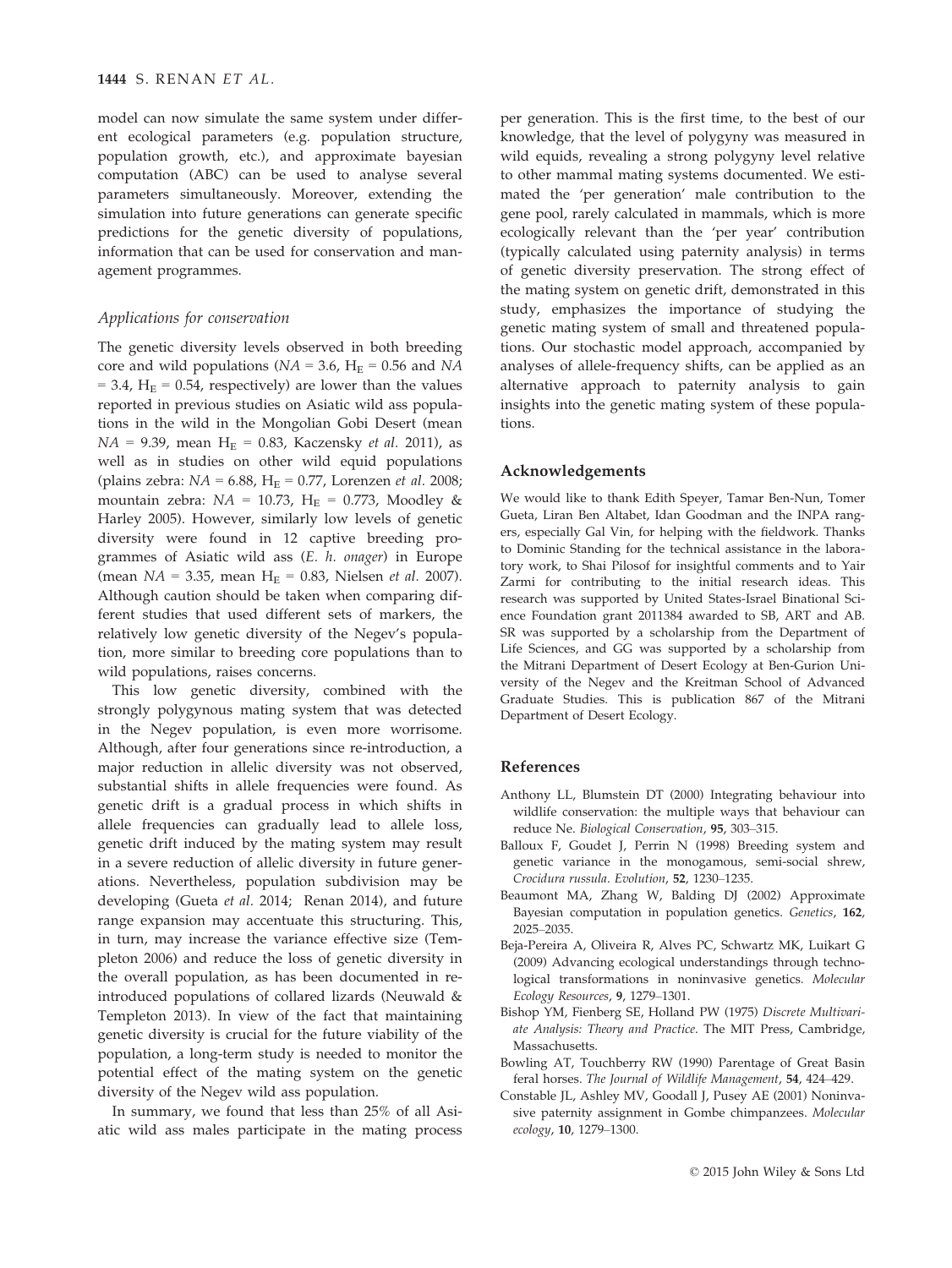- Dobson FS, Chesser RK, Hoogland JL, Sugg DW, Foltz DW, Miller EH (2004) The influence of social breeding groups on effective population size in black-tailed prairie dogs. Journal of mammalogy, 85, 58–66.
- Excoffier L, Lischer HEL (2010) ARLEQUIN suite ver 3.5: a new series of programs to perform population genetics analyses under Linux and Windows. Molecular ecology resources, 10, 564–567.
- Feh C (1999) Alliances and reproductive success in Camargue stallions. Animal Behaviour, 57, 705–713.
- Gagneux P, Boesch C, Woodruff DS (1999) Female reproductive strategies, paternity and community structure in wild West African chimpanzees. Animal Behaviour, 57, 19–32.
- Gerloff U, Hartung B, Fruth B, Hohmann G, Tautz D (1999) Intracommunity relationships, dispersal pattern and paternity success in a wild living community of bonobos (Pan paniscus) determined from DNA analysis of faecal samples. Proceedings of the Royal Society of London. Series B: Biological Sciences, 266, 1189–1195.
- Griffith SC, Owens IPF, Thuman KA (2002) Extra pair paternity in birds: a review of interspecific variation and adaptive function. Molecular ecology, 11, 2195–2212.
- Gueta T, Templeton AR, Bar-David S (2014) Development of genetic structure in a heterogeneous landscape over a short time frame: the reintroduced Asiatic wild ass. Conservation Genetics, 15, 1231–1242.
- Hoelzel AR, Le BBJ, Reiter J, Campagna C (1999) Alpha-male paternity in elephant seals. Behavioral Ecology and Sociobiology, 46, 298–306.
- Hoffman JI, Boyd IL, Amos W (2003) Male reproductive strategy and the importance of maternal status in the Antarctic fur seal Arctocephalus gazella. Evolution, 57, 1917–1930.
- Hughes C (1998) Integrating molecular techniques with field methods in studies of social behavior: a revolution results. Ecology, 79, 383–399.
- Hughes AR, Inouye BD, Johnson MTJ, Underwood N, Vellend M (2008) Ecological consequences of genetic diversity. Ecology Letters, 11, 609–623.
- Jones AG, Ardren WR (2003) Methods of parentage analysis in natural populations. Molecular ecology, 12, 2511–2523.
- Jones AG, Small CM, Paczolt KA, Ratterman NL (2010) A practical guide to methods of parentage analysis. Molecular ecology resources, 10, 6–30.
- Kaczensky P, Kuehn R, Lhagvasuren B, Pietsch S, Yang W, Walzer C (2011) Connectivity of the Asiatic wild ass population in the Mongolian Gobi. Biological Conservation, 144, 920– 929.
- Klingel H (1975) Social organization and reproduction in equids. Journal of Reproduction and Fertility. Supplement, 23, 7–11.
- Lindenmayer DB, Likens GE, Andersen A et al. (2012) Value of long-term ecological studies. Austral Ecology, 37, 745–757.
- Lorenzen ED, Arctander P, Siegismund HR (2008) High variation and very low differentiation in wide ranging plains zebra (Equus quagga): Insights from mtDNA and microsatellites. Molecular ecology, 17, 2812–2824.
- Maudet C, Miller C, Bassano B et al. (2002) Microsatellite DNA and recent statistical methods in wildlife conservation management: applications in Alpine ibex [Capra ibex (ibex)]. Molecular ecology, 11, 421–436.
- Moehlman PD, Shah N, Feh C (2008) Equus hemionus. The IUCN Red List of Threatened Species. Version 2014.3. [www.iucnredlist.org](http://www.iucnredlist.org).
- Moodley Y, Harley EH (2005) Population structuring in mountain zebras (Equus zebra): the molecular consequences of divergent demographic histories. Conservation Genetics, 6, 953–968.
- Morin PA, Wallis J, Moore JJ, Woodruff DS (1994) Paternity exclusion in a community of wild chimpanzees using hypervariable simple sequence repeats. Molecular ecology, 3, 469– 478.
- Nakagome S, Fukumizu K, Mano S (2013) Kernel approximate Bayesian computation in population genetic inferences. Statistical Applications in Genetics and Molecular Biology, 12, 667–678.
- Neuwald JL, Templeton AR (2013) Genetic restoration in the eastern collared lizard under prescribed woodland burning. Molecular ecology, 22, 3666–3679.
- Nielsen R, Mattila DK, Clapham PJ, Palsbøll PJ (2001) Statistical approaches to paternity analysis in natural populations and applications to the North Atlantic humpback whale. Genetics, 157, 1673–1682.
- Nielsen R, Pertoldi C, Loeschcke V (2007) Genetic evaluation of the captive breeding program of the Persian wild ass. Journal of zoology, 272, 349–357.
- Nsubuga AM, Robbins MM, Roeder AD, Morin PA, Boesch C, Vigilant L (2004) Factors affecting the amount of genomic DNA extracted from ape faeces and the identification of an improved sample storage method. Molecular ecology, 13, 2089–2094.
- Nunney L (1993) The influence of mating system and overlapping generations on effective population size. Evolution, 47, 1329–1341.
- van Oosterhout C, Hutchinson WF, Wills DPM, Shipley P (2004) MICRO-CHECKER: software for identifying and correcting genotyping errors in microsatellite data. Molecular Ecology Notes, 4, 535–538.
- Parker PG, Waite TA (1997) Mating systems, effective population size, and conservation of natural populations. In: Behavioral Approaches to Conservation in the Wild (eds Clemmons JR, Buchholz R), pp. 243–261. Cambridge University Press, Cambridge.
- Pauli JN, Peery MZ (2012) Unexpected Strong Polygyny in the Brown-Throated Three-Toed Sloth. PLoS ONE, 7, e51389.
- Peakall ROD, Smouse PE (2006) GENALEX 6: genetic analysis in Excel. Population genetic software for teaching and research. Molecular Ecology Notes, 6, 288–295.
- Pope TR (1992) The influence of dispersal patterns and mating systems on genetic differentiation within and between populations of the red howler monkey (Alouatta seniculus). Evolution, 46, 1112–1128.
- Renan S (2014) From behavioral patterns to genetic structure: The reintroduced Asiatic wild ass (Equus hemionus) in the Negev Desert. PhD thesis, Ben-Gurion University of the Negev.
- Renan S, Speyer E, Shahar N, Gueta T, Templeton AR, Bardavid S (2012) A factorial design experiment as a pilot study for noninvasive genetic sampling. Molecular Ecology Resources, 12, 1040–1047.
- Rubenstein DI (1994) The ecology of female social behavior in horses, zebras, and asses. In: Animal Societies: Individuals, Interactions, and Organization (eds Jarman P, Rossiter A), pp. 13–28. Kyoto University Press, Kyoto.
- Saltz D, Rubenstein DI (1995) Population dynamics of a reintroduced Asiatic wild ass (Equus hemionus) herd. Ecological Applications, 5, 327–335.